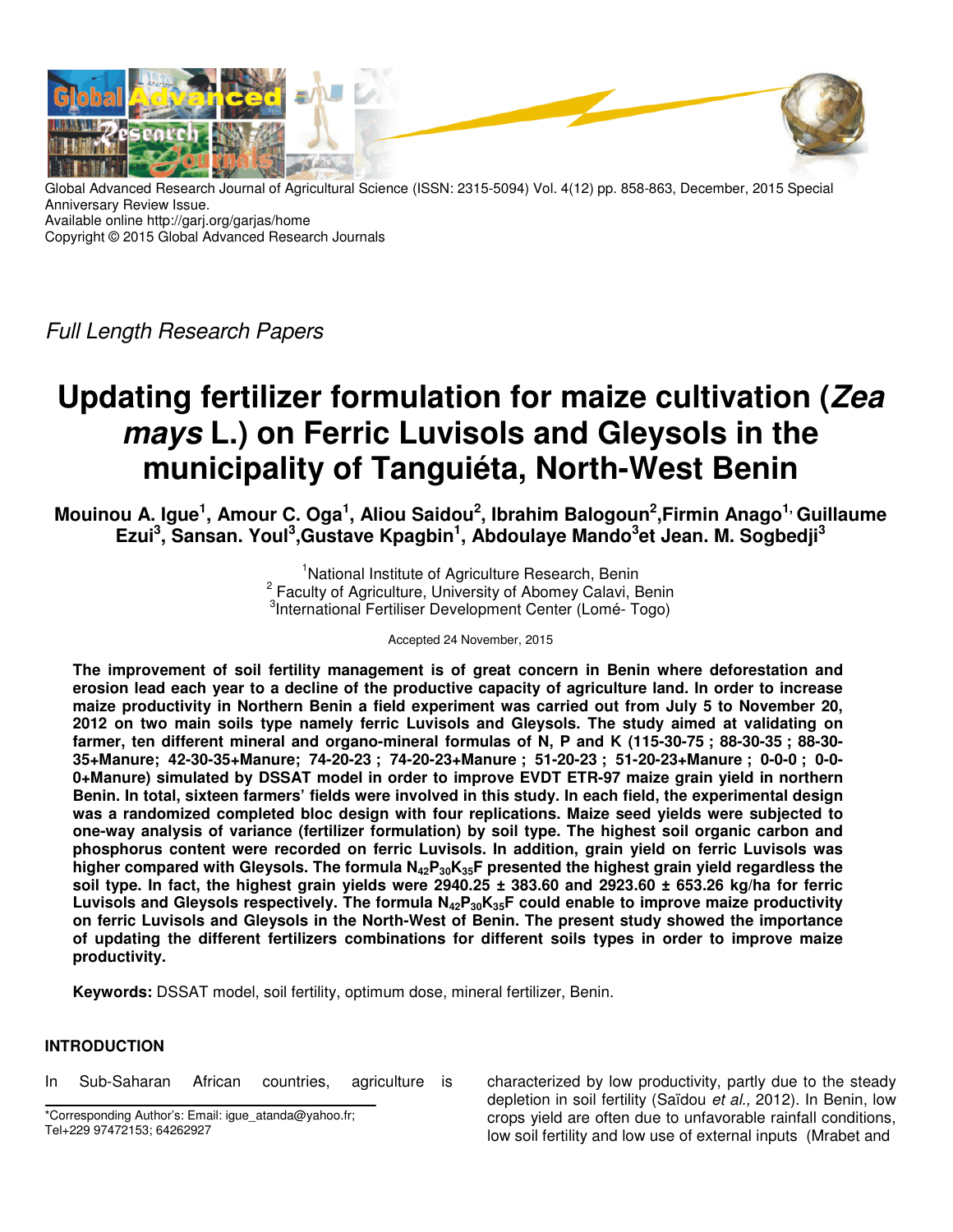Moussadek, 2012). Agriculture is an important sector in Benin and it contributes to about 37% of the Gross Domestic Product. Diverse crops are grown and cereals, particularly maize, are the prevailing crops encountered in production systems. However, the productivity of these crops is hampered by low soil fertility. This results in negative soil nutrient balances (Saidou et al., 2003).

In fact, the misuse and inappropriate use of tillage equipment, uptake of crop residues and short fallow periods have favored the depletion of soil organic matter, degradation of soil structure (Robert, 1996) and therefore the decline in soil fertility (Lal, 2002; Mrabet et al., 2001). This affects Luvisols, occupying 60% of the total area of Benin (Agossou, 1983) and Gleysols encountered in depression zones. These soil types are known to be poor in nitrogen and phosphorus (Sanchez and Jama, 2002).

Coping with depletion in soil fertility requires sound management of agricultural land through application of mineral and organic fertilizers to restore the stock of organic matter and nutrient supply. The role of organic matter in improving the soil quality is widely recognized. Indeed, the organic matter is the main indicator and determinant of soil biological activity (Lal, 2002). It has a major influence on the physical and chemical properties of soils (Robert, 1996).

In Benin, the doses and fertilizer formulations (150 kg / ha NPK 14-23-14 and 50 kg / ha urea) currently recommended to farmers by extension agents for maize cultivation are mostly outdated and did not take into account the specificities of cropping systems in each agroecological zone (Igué et al., 2013). Given the fact that maize cultivation is demanding in nutrients, there is a need to update the NPK fertilizer formulation in order to improve soil productivity. Towards this end, the simulation model Decision Support System for Agrotechnology Transfer (DSSAT) has generated various fertilizer options for maize on two types of soil in North West of Benin (Ezui et al., 2011;Ezui et al., 2012).

This study intended to validate on farm the fertilizer formulations and doses generated. It aimed at: (1) characterizing the state of the natural fertility of ferric Luvisols and Gleysols, (2) determining on farm maize grain yield for the different levels of fertilizer formulas generated by the DSSAT model and (3) assessing the added value of a combined application of mineral and organic fertilizers on ferric Luvisols and Gleysols.

### **MATERIALS AND METHOD**

### **Study area**

The field trial was conducted in the village of Nanebu, in the municipality of Tanguiéta, Department of Atacora located between 10°40' and 10°45' N and 1°20

'and 1°22' E (Figure 1).The study area is characterized by a Sudano-Guinean climate with a long dry period from November to April and a rainy season from May to October. The average monthly rainfall varies from 6 mm to 240 mm. The maxima are reached in August and September (229 and 240 mm). The average temperature is 26.5°C and varies slightly during the year (24.2°C) (Igué, 2012). Ferric Luvisols and Gleysols are the major soils type in the study area.

### **Field experiment**

The trial was a researcher-designed and farmer-managed experiment. Sixteen fields composed of eight farms located on ferric Luvisols and eight located on Gleysols were selected for the experiment. Farmers involved in the experiment were selected based on criteria such as land availability, accessibility of their farm all season round and their willingness to work with the research team. Experimental plots were selected based on exploratory survey involving local community.

In each field, the experiment was laid out in a randomized complete block with four replications. The dimensions of the experimental unit were 5.6 m x 8 m. The organic fertilizer used consisted of an amount of 22.4 kg/ha of manure. The major nutrients content of the manure was 1.57% N,0.24% P and 1.56% K. Simple urea (46% N), TSP 46%  $P_2O_5$ ) and KCl (60% K<sub>2</sub>O) were used in the formulation of fertilizers doses. Ten fertilizer formulas were validated. Table 1 shows the total amount of nutrients N, P and K containing in mineral and organic fertilizers for the different treatments.

The maize variety EVDT ETR-97, 90-day cycle (average yield 3 t/ha and 6 t/ha potential yield) was used in the experiment. The preparation of the seedbed at all the plots was a ridge plowing with hoe. Across all the experimental fields, sowing was done from July 5 to 7, 2012. Two seeds per hill were sowed at a spacing of 80 cm between rows and 40 cm within row (density of 62,500 plants/ha). All plots were weeded twice.

For each treatment, the amounts of TSP and KCl were applied 15 days after sowing. Urea was split into two identical amounts and they were applied 15 and 45 days after sowing, respectively. The application was done mad in hole, at 5 cm from each plant. The hole was then closed after the application to avoid N losses by volatilization.

Maize ear was harvested at physiological maturity recognized with the appearance of black spots at the end of the seed and the drying of the entire stem. Harvest was done after removal of borders rows. The total number of harvested maize plant was counted and the ears were weighted using a balance ''TESTUT'' with a capacity of 20 kg. From each plot, 300 g of ears were sampled for the determination of the dry matter in the laboratory. The drying was performed in an oven at 70°C until constant weight was observed after 72 hours. Maize yield was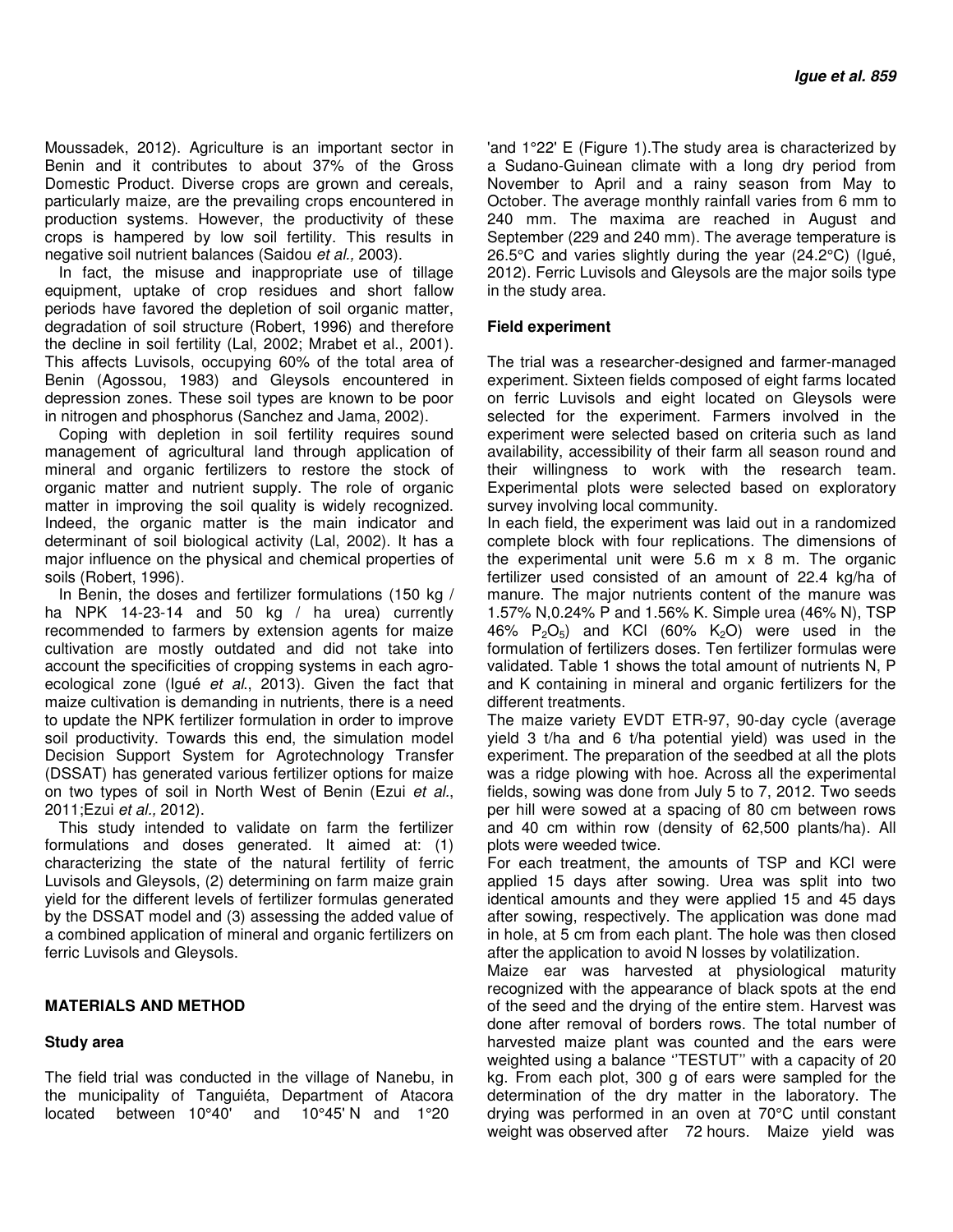

 **Figure 1: Location of the study area** 

| Table 1: Simulated fertilizer formulations by DSSAT model used as treatments |  |
|------------------------------------------------------------------------------|--|
|------------------------------------------------------------------------------|--|

| <b>Treatments</b>           | Nutrient doses (kg/ha) |    |    |          | weighted<br>fertilizer<br>Amount<br>οf<br>(kg) per experimental unit |       |       |               |
|-----------------------------|------------------------|----|----|----------|----------------------------------------------------------------------|-------|-------|---------------|
|                             | N                      | P  | K  | F        | Urea                                                                 | TSP   | KCI   | <b>Manure</b> |
| Simulated dose 1            | 115                    | 30 | 75 | 0        | 1.120                                                                | 0.292 | 0.560 | 0             |
| Simulated dose 2            | 88                     | 30 | 35 | $\Omega$ | 0.860                                                                | 0.292 | 0.261 | 0             |
| Simulated dose $2 +$ manure | 88                     | 30 | 35 | 22.4     | 0.860                                                                | 0.292 | 0.261 | 0.100         |
| Simulated dose $3 +$ manure | 42                     | 30 | 35 | 22.4     | 0.409                                                                | 0.292 | 0.261 | 0.100         |
| Simulated dose 4            | 74                     | 20 | 23 | $\Omega$ | 0.720                                                                | 0.194 | 0.171 | 0             |
| Simulated dose $4 +$ manure | 74                     | 20 | 23 | 22.4     | 0.720                                                                | 0.194 | 0.171 | 0.100         |
| Simulated dose 5            | 51                     | 20 | 23 | $\Omega$ | 0.496                                                                | 0.194 | 0.171 | 0             |
| Simulated dose $5 +$ manure | 51                     | 20 | 23 | 22.4     | 0.496                                                                | 0.194 | 0.171 | 0.100         |
| Absoluteccheck              | 0                      | 0  | 0  | $\Omega$ | 0                                                                    | 0     | 0     | 0             |
| Absolute check + manure     | 0                      | 0  | 0  | 22.4     | 0                                                                    | 0     | 0     | 0.100         |

calculated following the formula developed by Saidou (1992).

 $Rg = 10,000 \times P \times MS \times n$ 

SI With R: grain yield (kg DM / ha) P: Total weight of maize ear weighed on farm (kg) DM: dry matter rat of ears SI: interpretable area  $(m^2)$ 

Soil samples were collected at the depth of  $0 - 20$ cm on each plot before setting up the experiment. Chemical analyzes were performed at the Soil Science, Water and Environment Laboratory (LSSEE) of the National Institute of Agricultural Research of Benin (INRAB). Organic carbon following Walkley-Black method and total nitrogen using Kjeldahl method were determined. pH (water) was measured by a glass electrode in a ratio soil/water of 1/2.5.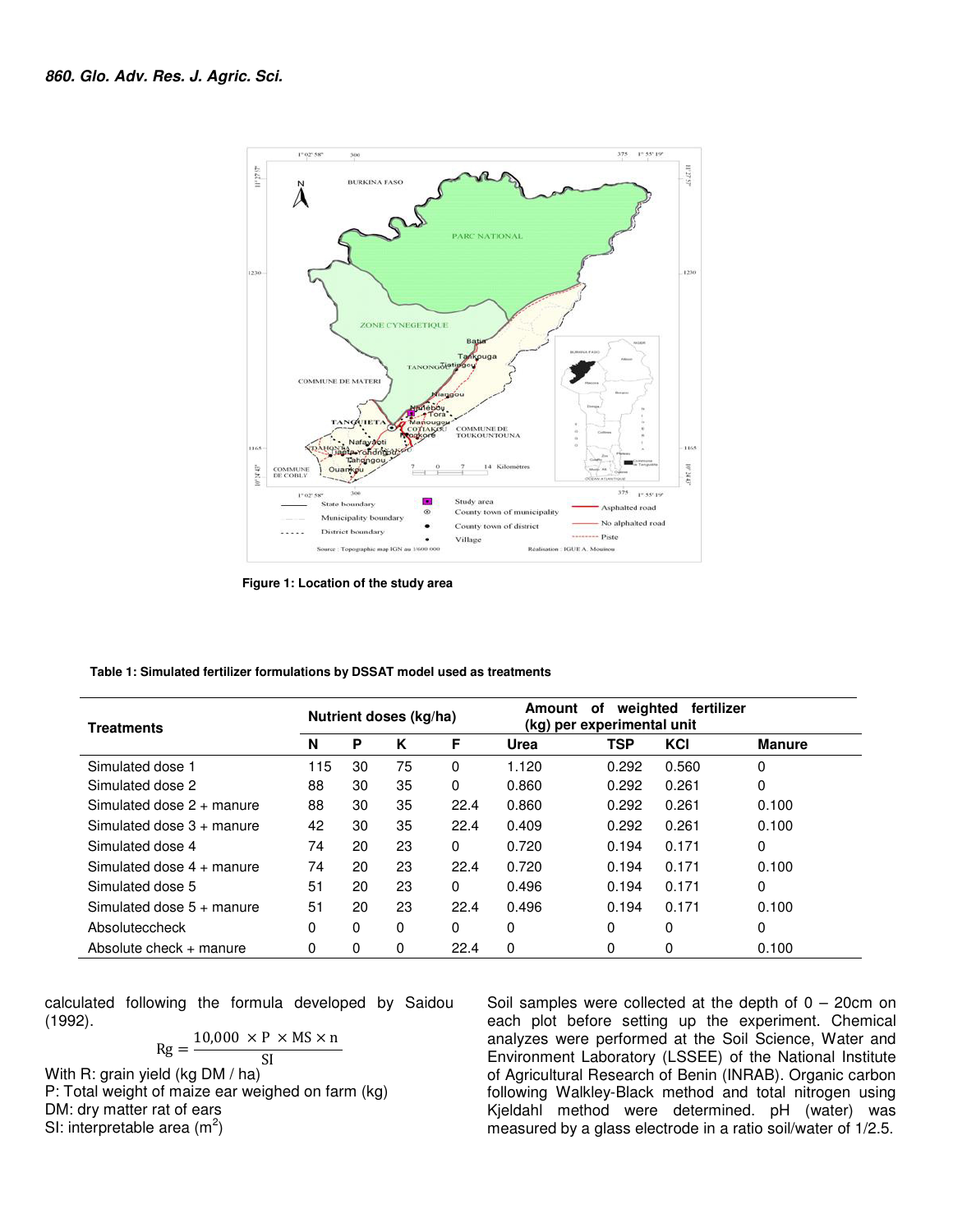| Sol types             | <b>OM</b> | <b>Nitrogen</b> | <b>Saturation</b> | рH     | <b>CEC</b> | Pass    | Ca/Mq  | Mg/k  |
|-----------------------|-----------|-----------------|-------------------|--------|------------|---------|--------|-------|
|                       | (%)       | (%)             | in base           | (%)    | (%)        | $(\% )$ | (%)    | (%)   |
| <b>FS</b>             | 2.28      | 0.092           | 90.50             | $5.7*$ | 6.75       | 12.00   | 3.25   | 4.87  |
| <b>HS</b>             | 1.79      | 0.067           | 81.50             | $5.4*$ | 5.15       | 6.93    | 2.50   | 4.58  |
| Standard<br>deviation | 0.9653    | 0.03030         | 8.29              | 0.1620 | 2.206      | 5.569   | 0.7906 | 2.922 |

 **Table 2: chemical properties of soil before the experiment** 

 **\*P< 0,05**

The exchangeable cations using the method of ammonium acetate at pH 7, followed by reading at the atomic absorption spectrophotometer and the cation exchange capacity using the method of ammonium acetate 1 N pH 7 followed by a second extraction with KCl and the available phosphorus following Bray 1 method were determined.

The General Linear Model procedure of SAS software version 9.2 was used for analysis of variance of yield. Student Newman Keuls means separation test was performed at  $α = 5%$ .

### **RESULTS AND DISCUSSION**

### **Soils chemical properties**

Table 2 depicts the chemical properties of the different types of soil before the experiment. The organic matter content was higher in ferric Luvisols than in Gleysols. The low rate of organic matter and total nitrogen observed in hydromorphic soils was due to their continuous exploitation, without any restitution of nutrients by either direct incorporation of crop residues or by supplying mineral fertilizers (Igué, 2012). Igué (2009) and Yallou et al.,(2010) substantiated this finding emphasizing that not only the land cultivation decreases organic matter content but also the duration of tillage. Igué et al.,(2008) showed that the organic matter content of cultivated soils depended on cropping systems. In the unbalanced system (poor farmers), organic matter constitutes a very severe limitation as compared to other systems (average and balanced). Igué, (2009) also indicated that the organic matter in the layer (0-20 cm) decreases from 0.05 to 0.08% per year depending on soil type. According to Worou, (1998) the low content of organic matter in Gleysols of the site may be explained by dry soil conditions. Ferric Luvisols showed higher phosphorus content than Gleysols. It was found that in the Department of Collines, in Benin, phosphorus content might increase by 10% after 10-25 years of

continuous maize/cotton cultivation (Igué, 2009). This could be due to a steady supply of phosphoric fertilizers. Ca/Mg and Mg/K ratios in ferric Luvisols and Gleysols showed good cationic balance and no statistical significant difference (P > 0.05) were observed in both types of soil. The type of tillage showed statistically significant effect (P <0.05) on the pH (Table 2), it is slightly higher in ferric Luvisols compared to Gleysols that are less acid.

According Viennot (1969), acid soils have negatively effects on maize yield and are classified as moderately suitable for this crop. Gleysols in the study area were under strong pressure characterized by continuous cultivation and inappropriate agricultural practices. The low productivity of these types of soils was also related to their topography in the landscape that leads to water stagnation contributing to the asphyxiation of root system of plants (Igué, 2012). This result is confirmed by Fikri et al., (2004) who stated that the organic material has a major influence on the physical and chemical properties of soils and indirectly crop yields.

### **Effect of different fertilizer formulation on the maize grain yield for each soil type**

The results of the Analysis of variance showed that the effect of the fertilizer formulations was highly significant (P <0.01) on the yield of maize grain regardless of soil type (Table 3).

Figure 2 shows the effect of different combinations of fertilizers on maize grain yield for each soil type. It revealed that the formulation  $N_{42}P_{30}K_{35}F$  fertilizers induced the best maize grain yield regardless of soil type. The highest grain yields were 2940.25±383.60 and2923.60±653.26 kg/ha for ferric Luvisols and Gleysols, respectively.

Productive capacity of plots  $(N_0P_0K_0)$  without external nutrients supply revealed drastic deficiency in macroelements N, P and K with yields equivalent to 1246.88±359.39 and 1327.60±165.05 kg/ha for ferric Luvisols and Gleysols, respectively. These results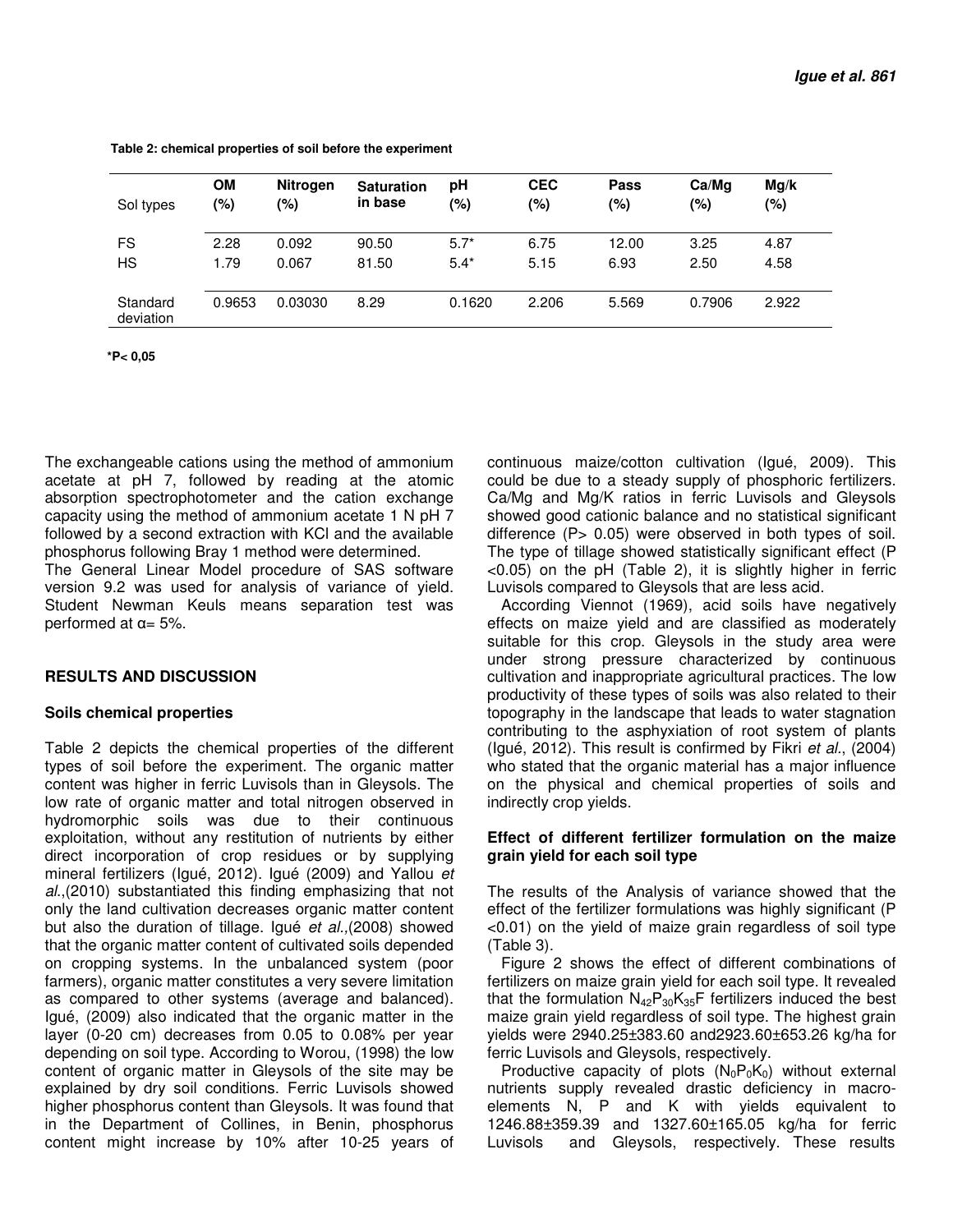| Source of variation       | Df | F Value             |                    |  |
|---------------------------|----|---------------------|--------------------|--|
|                           |    | Concretionned soils | Hydromorphic soils |  |
| Formulation of fertilizer |    | $2.80**$            | $2.88**$           |  |
| Replication               |    | $5.93***$           | $7.45***$          |  |

 **Table 3:** One-way analysis of variance (fertilizer formulation) for each soil type with maize grain yield as respondent

df : degree of freedom ; \*\* : P < 0,01 ; \*\*\* : P < 0,001



**Figure 3:** Effect of different fertilizer combinations on the yield of maize grain for each soil type Bars with the same letter (s) represent treatment, which are not significantly different Error bars represent standard errors

corroborated the findings of Saïdou et al. (2012) who showed that nitrogen is the main limiting factor for crop grain yield. These observations stressed the importance of nitrogen fertilization to increase grain yield (Walkley and Black, 1934). Application of mineral fertilizers without organic restitution affects chemical soil characteristics while use over several cropping seasons (Koulibaly et al., 2010). Low crop yield is often due to land degradation caused by agricultural practices involving low use of external inputs (Saïdou et al., 2003). Obtain good crop yield depends not only on the nature of the soil, but also the amount of nitrogen available for the plant.

#### **CONCLUSION**

Our findings revealed that ferric Luvisols showed good potential for maize grain yield in the municipality of Tanguiéta. Different combinations of inorganic and organomineral fertilizers were predominant in soils productivity. Only the fertilizer formulation  $N_{42}P_{30}K_{35}F$  induced a high yield of maize grain on both ferric Luvisols and Gleysols. Further investigations are needed in order to identify the

optimal doses of N, P and K simulated by the model DSSAT to increase maize productivity in the region.

#### **REFERENCES BIBLIOGRAPHIQUES**

- Agossou V (1983). Les sols Béninois et leurs Potentialités Agricoles. Projet Agro- Pédologie, Etude N°260, 10 p + annexes.
- Ezui G, Igué AM, Attiogbe P, Mando A, Sogbedji JM, Pare T, Youl S, Wilkens P, Singh U, Gist O (2011). Mise à jour des recommandations d'engrais pour la production du maïs en Afrique de l'Ouest : Cas du Bénin. Poster, IFDC, Lomé, Togo.
- Ezui GS, Youl AM, Igué I, Balogoun E, Dossa et J, Ouédraogo (2012). Rapport d'atelier sur la simulation de DSSAT pour la culture du mais EVDT et SIM 2000 pour les sols de Nanébou, de Arbonga et de Pédarou au Nord-Bénin. IFDC, Lomé, Togo
- Fikri K, Ismaili M, Fikri BS, Tribak A (2004). Problèmes de dégradation de l'environnement par la désertification et la déforestation. Impact du phénomène au Maroc", Science et changements planétaires. Sécheresse, 15(4) :307-320.
- Igué AM (2009). Impact of Land Use on Chemical and Physical Soil Characteristics in Collines, Benin. Advances in Geo Ecol. 40: 72-80.
- Igué AM (2012). Etude Agro-pédologique à l'échelle de 1/50.000 à Nanébou dans la commune de Tanguiéta (Département de l'Atacora). LSSEE, Cotonou, Bénin, 44p.